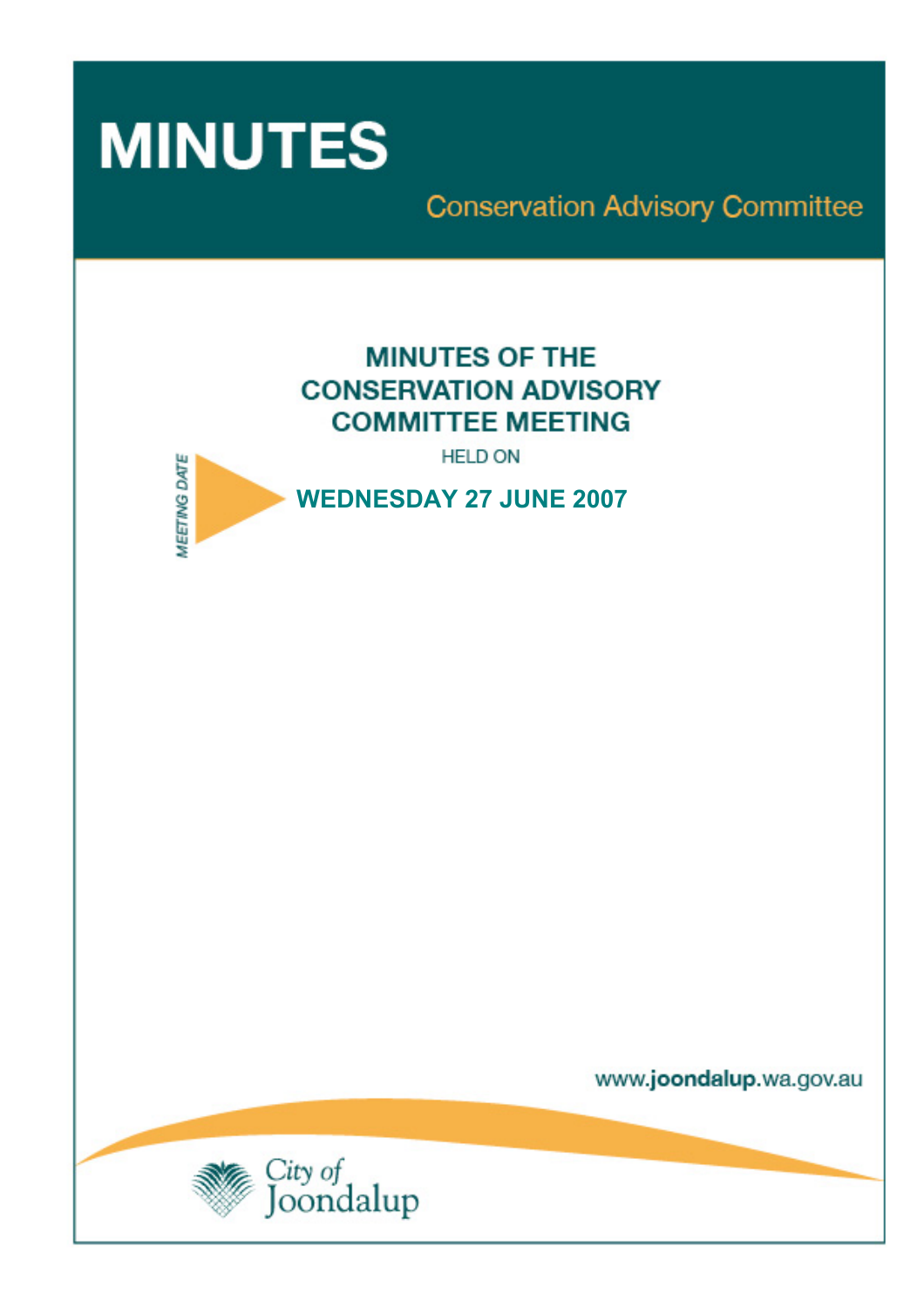# **CITY OF JOONDALUP**

#### **MINUTES OF THE CONSERVATION ADVISORY COMMITTEE MEETING HELD IN CONFERENCE ROOM 2, JOONDALUP CIVIC CENTRE, BOAS AVENUE, JOONDALUP ON WEDNESDAY 27 JUNE 2007.**

#### **ATTENDANCE**

#### **Committee Members:**

| Cr Steve Magyar       | <b>Presiding Person</b>      |               |
|-----------------------|------------------------------|---------------|
| Cr Michele John       |                              | from 1805 hrs |
| Cr Brian Corr         |                              |               |
| Cr Marie Macdonald    |                              |               |
| Mrs Marilyn Zakrevsky | <b>Friends of Korella</b>    |               |
| Mr Ralph Henderson    | Friends of Hepburn Heights   |               |
| Mr Barry Fitzsimmons  | <b>Friends of Periwinkle</b> |               |
| Ms Phyllis Robertson  | Joondalup Coast Care Forum   |               |
| Mr John Chester       |                              |               |
| Dr Marjorie Apthorpe  |                              |               |

#### **Officers:**

Mr Murray Ralph Manager, Infrastructure Management Services Mr Keith Armstrong Conservation Co-ordinator Mrs Jill Hewison **Administrative Secretary** 

#### **DECLARATION OF OPENING**

The Presiding Person declared the meeting open at 1803 hrs.

#### **APOLOGIES/LEAVE OF ABSENCE**

Cr Sue Hart Mrs Wendy Herbert Ms Alice Stubber

#### **CONFIRMATION OF MINUTES**

#### MINUTES OF THE CONSERVATION ADVISORY COMMITTEE MEETING HELD ON 30 MAY 2007

**MOVED Mr John Chester SECONDED Ms Phyllis Robertson that the minutes of the meeting of the Conservation Advisory Committee held on 30 May 2007 be confirmed as a true and correct record.** 

#### The Motion was Put and **CARRIED** (10/0)

**In favour of the motion:** Crs Magyar, Corr, John, Macdonald, Mr B Fitzsimmons, Mr J Chester, Ms P Robertson, Mrs M Zakrevsky, Dr M Apthorpe, Mr R Henderson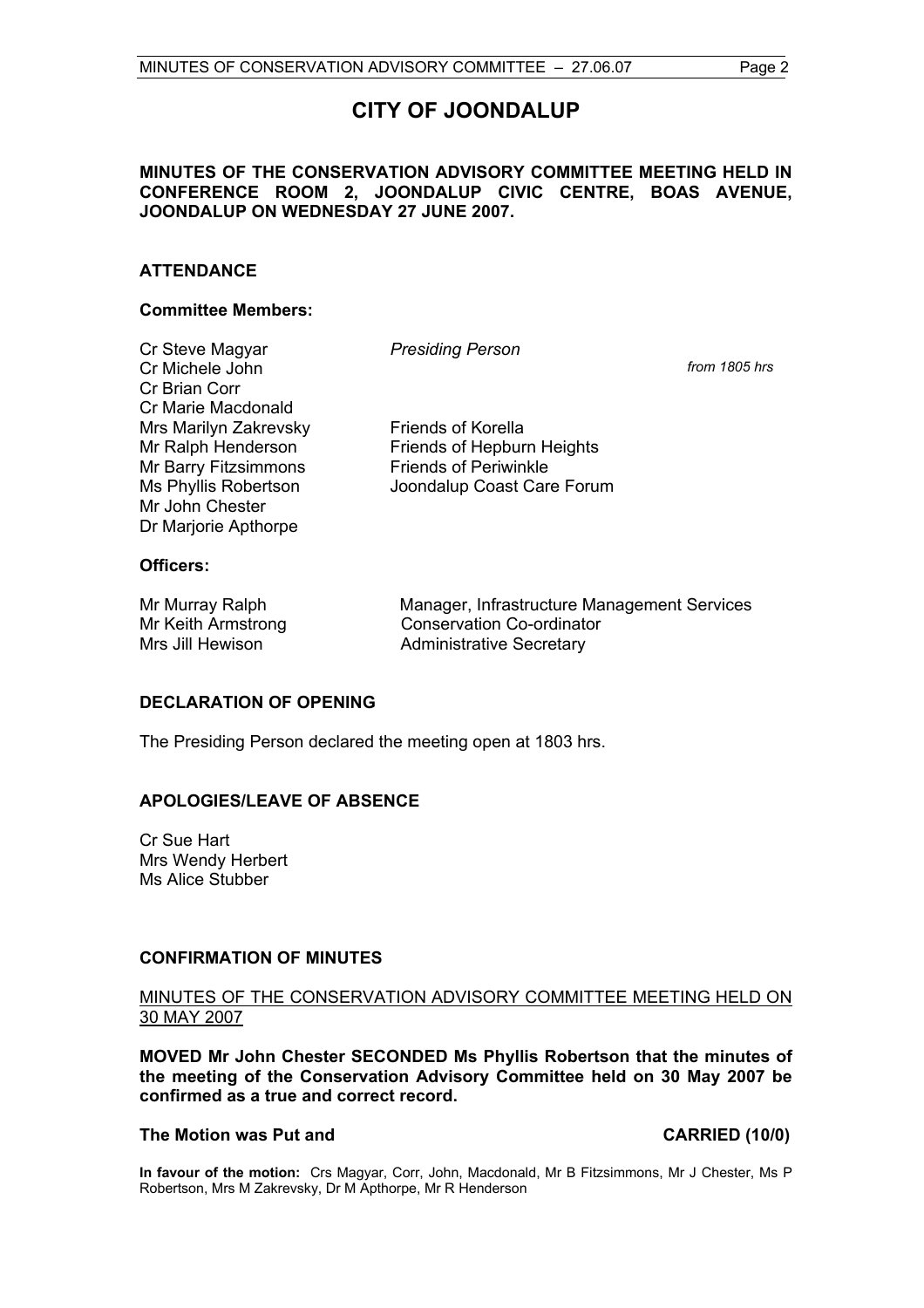### **ANNOUNCEMENTS BY THE PRESIDING PERSON WITHOUT DISCUSSION**

The Presiding Person referred to the recent Councillor's column in the Joondalup Times and advised that an incorrect figure had been quoted. The column stated the figure for which the City was irrigating in regards to parks and road reserves was 538,988 hectares where in actual fact the figure was 538 hectares.

#### **DECLARATIONS OF INTEREST**

Nil.

#### **IDENTIFICATION OF MATTERS FOR WHICH THE MEETING MAY SIT BEHIND CLOSED DOORS**

Nil.

### **PETITIONS AND DEPUTATIONS**

Nil.

#### **REPORTS**

## **ITEM 1 CONSERVATION ADVISORY COMMITTEE PLANNING WORKSHOP**

**WARD:** All

**RESPONSIBLE** Dave Djulbic **DIRECTOR:** Infrastructure Services

#### **PURPOSE/EXECUTIVE SUMMARY**

This report enables the Conservation Advisory Committee (CAC) to review notes taken at a strategic planning workshop held in December 2006. The workshop was held to review the current CAC Strategic Plan which was compiled in 2005.

\_\_\_\_\_\_\_\_\_\_\_\_\_\_\_\_\_\_\_\_\_\_\_\_\_\_\_\_\_\_\_\_\_\_\_\_\_\_\_\_\_\_\_\_\_\_\_\_\_\_\_\_\_\_\_\_\_\_\_\_\_\_\_\_\_\_\_

#### **BACKGROUND**

The Conservation Advisory Committee is a Council Committee that advises Council on subjects relating to biodiversity and the management of natural areas within the City of Joondalup. The CAC meets on a monthly basis.

The Committee membership comprises of five Councillors, a representative from each of the City's Bushland Friends Groups and community members with specialist knowledge of biodiversity issues.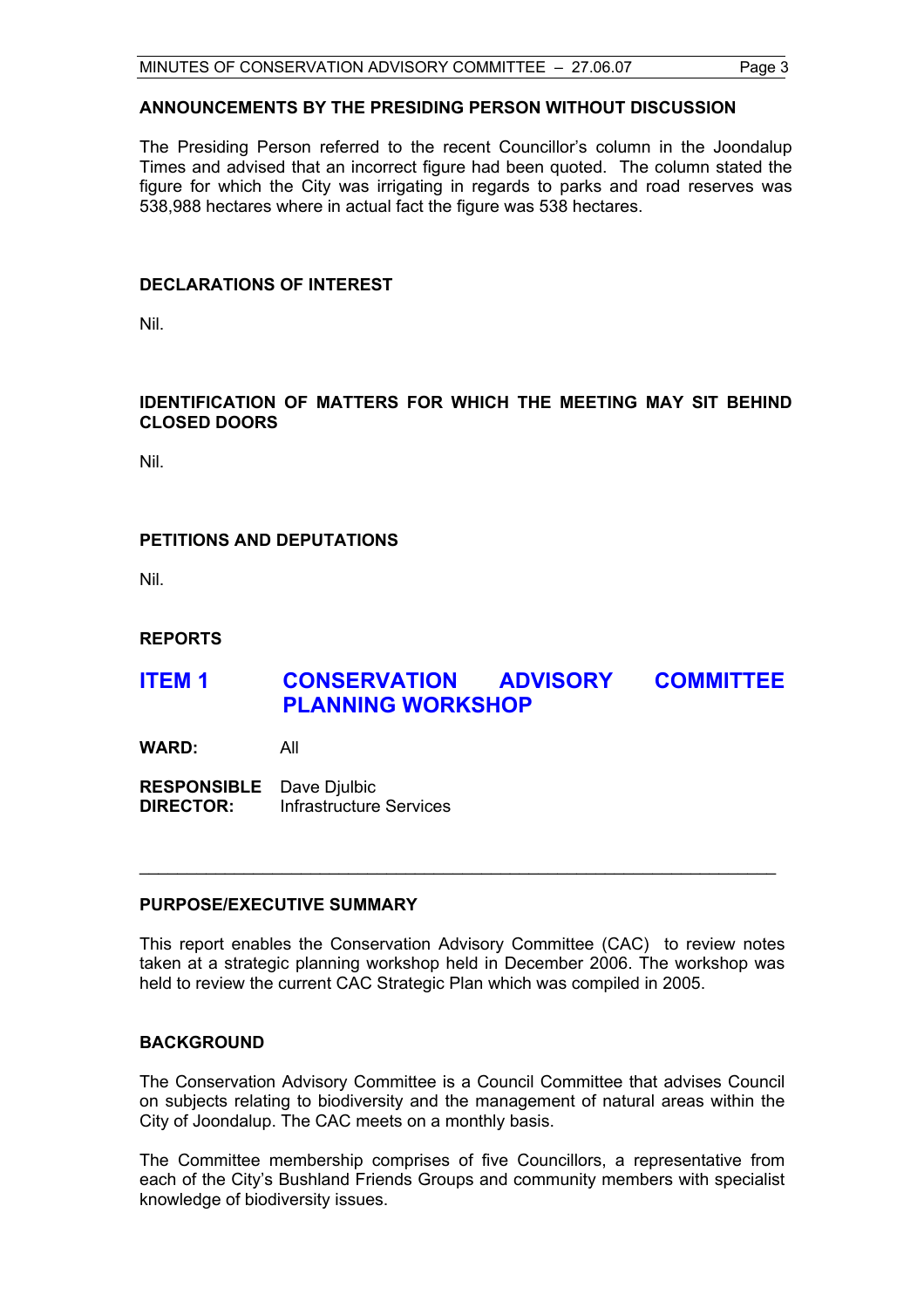At the May 2007 meeting of the Conservation Advisory Committee, a report was requested which would detail the notes and outcomes of a CAC Strategic Planning Workshop held in December 2006. The workshop was organised to allow the Committee Members to review the existing CAC Strategic Plan which was compiled in 2005, and to outline the future direction for the Committee's activities. Committee Members, City of Joondalup staff and a facilitator attended the Workshop.

#### **DETAILS**

At the 2007 Workshop participants considered a range of issues in relation to the future of the CAC including vision, principles and values, challenges and future opportunities.

The notes and outcomes from the workshop form attachment 1 of the report.

#### **Issues and options considered:**

The Conservation Advisory Committee produced a Strategic Plan in 2005. This Plan lapses in 2008. Some of the strategies and actions associated with the plan included the following:

- Support the completion of assessment of Joondalup's natural areas and prioritisation process.
- Recommend establishment of a natural area's management team.
- Recommend natural areas statutory protection that has been prioritised for protection.

The above recommended strategies and actions have been completed by the City or are in the process of completion. For example, thirty four bushland remnants are being protected under Schedule 5 of the District Planning Scheme.

The CAC expressed a desire at the Planning Workshop in looking at other aspects of the City's rich natural biodiversity including landscape master planning, community education, the use of native signature trees in the urban landscape and the expansion of eco-tourism.

#### **Link to Strategic Plan:**

#### Key Focus Area

Caring for the environment.

#### **Outcomes**

The City is environmentally responsible in its activities.

#### **Objectives**

To plan and manage the City's natural resources to ensure environmental sustainability.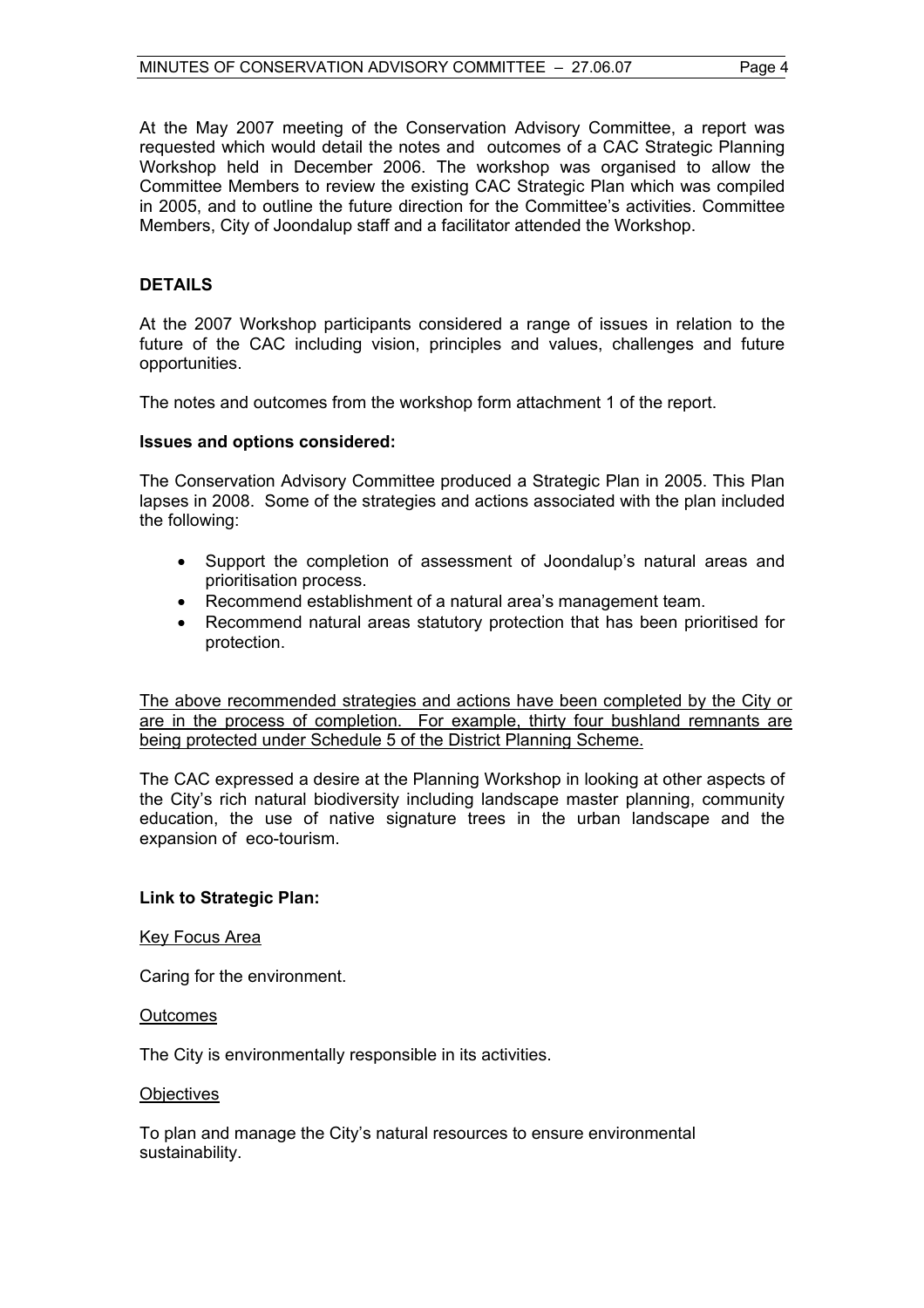#### **Strategies**

- 2.1.1 Maintain and protect natural assets to retain biodiversity.
- 2.1.2 Further develop environmentally effective and energy-efficient programs.
- 2.1.3 Develop a coordinated environmental framework, including community education.

#### **Legislation – Statutory Provisions:**

The Local Government Act 1995 allows a council to establish committees to assist a council to exercise the powers and discharge duties that can be delegated to a committee.

#### **Risk Management considerations:**

Not Applicable

#### **Financial/Budget Implications:**

Not Applicable

#### **Policy implications:**

Not Applicable

#### **Regional Significance:**

Not Applicable

#### **Sustainability implications:**

#### **Environmental**

Conservation Advisory Committee objective - "To make recommendations to Council for the Conservation of the City's natural biodiversity".

#### Social

To promote partnerships between Council and the Community to protect the City's natural biodiversity as contained within its various natural areas (bushland, wetlands and the coastal environment).

#### **Consultation:**

The Conservation Advisory Committee provides a forum for community consultation and engagement on natural areas.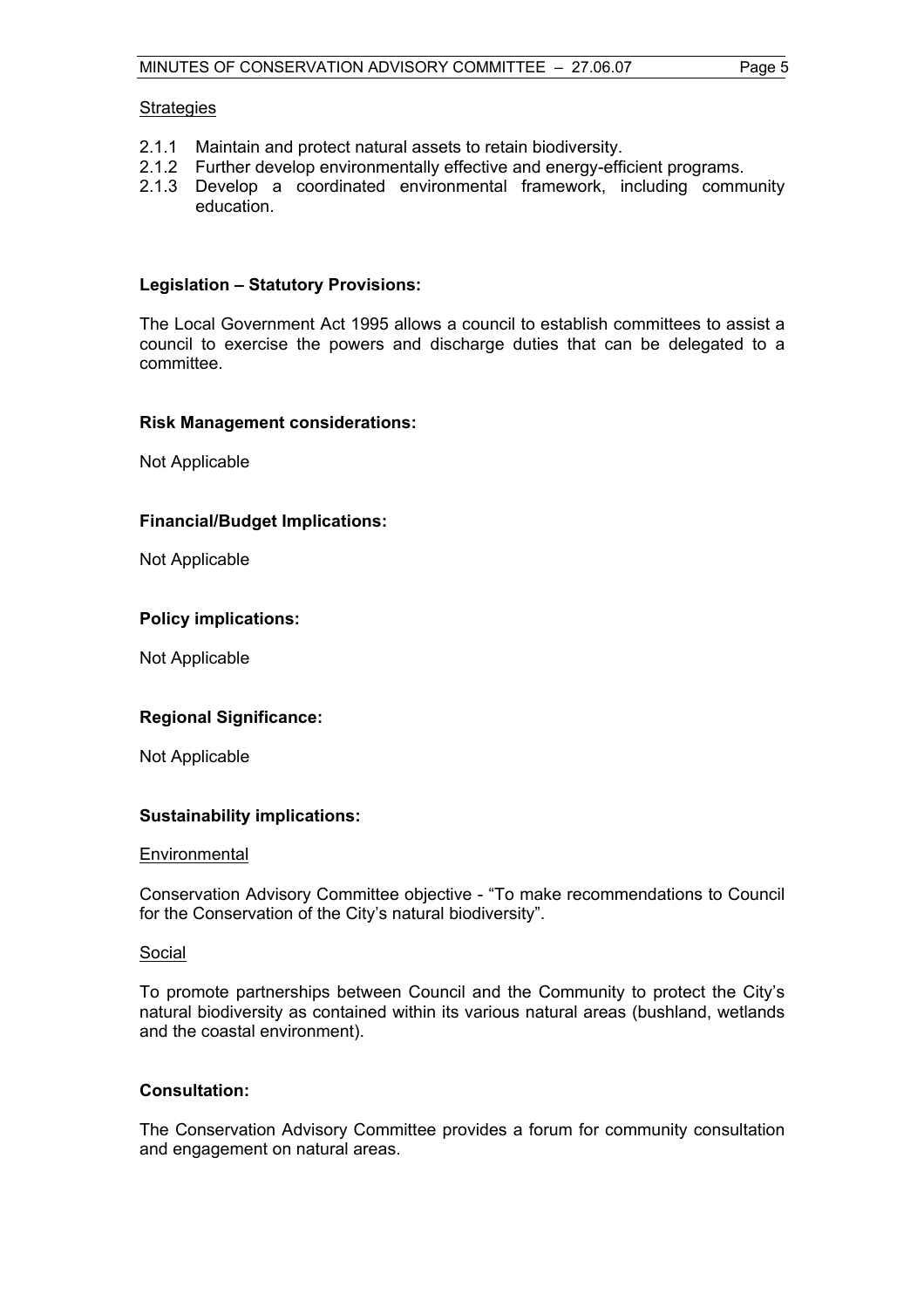#### **COMMENT**

It is considered appropriate for the Conservation Advisory Committee to review the CAC Strategic Plan and make recommendations in relation to this Plan to Council.

#### **ATTACHMENTS**

Attachment 1 Conservation Advisory Committee Strategic Plan Review (Workshop Notes)

#### **VOTING REQUIREMENTS**

Simple Majority

The Conservation Co-ordinator gave an overview of the report. Discussion ensued.

#### **OFFICER'S RECOMMENDATION**

That the Conservation Advisory Committee RECEIVES the report titled "Conservation Advisory Committee Planning Workshop".

**MOVED Cr Michele John SECONDED Mr Barry Fitzsimmons that the Conservation Advisory Committee RESOLVES to hold a strategic planning workshop at its next meeting on 25 July 2007 and that the Conservation Advisory Committee requests that the following documents be made available for that workshop:** 

- **Strategic Plan 2005 2008**
- **Environmental Plan**
- **December 2006 Workshop Notes**
- **Dry Park List**
- **City of Wanneroo policy on dry parks**
- **Aerial photos of bushland parks within City of Joondalup**

#### The Motion was Put and **CARRIED** (10/0)

**In favour of the motion:** Crs Magyar, Corr, John, Macdonald, Mr B Fitzsimmons, Mr J Chester, Ms P Robertson, Mrs M Zakrevsky, Dr M Apthorpe, Mr R Henderson

#### **MOTIONS OF WHICH PREVIOUS NOTICE HAS BEEN GIVEN**

Nil.

#### **REQUESTS FOR REPORTS FOR FUTURE CONSIDERATION**

The following report was requested:

• A report on coastal water quality